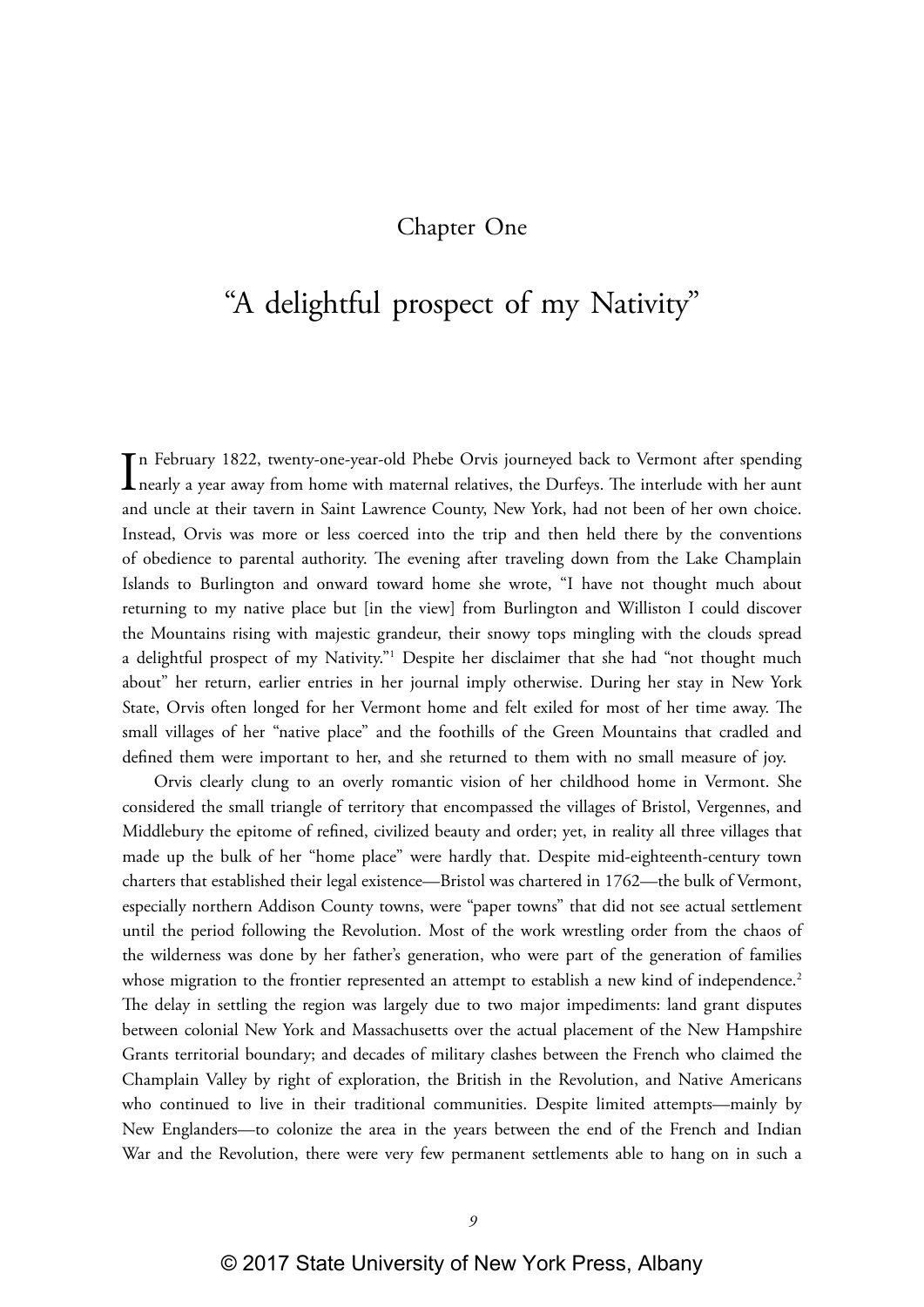marginal territory. One of the issues was its isolation. The Champlain Valley is ringed by the Adirondacks on the west, the Green Mountains on the East, and the rising escarpments of the Catskills to the south. Roads from the south and east were merely rough footpaths that followed ancient native trails and were impractical for the habitual movement of goods and livestock. There were few white settlements in the Adirondack region, except for the scattered logging camps seasonally occupied by French Canadians. By far the largest population on the western side of Lake Champlain were the Iroquois villages—mainly Mohawk. The only viable economic connection with an established series of travel routes into the valley was from the north. The outlet of Lake Champlain is the Richelieu River, which flows north to the Saint Lawrence. Even this connection was tenuous in various seasons. Frozen winter ice could be traversed, sometimes quite easily, but spring freshets swelled the shallow rapids and shoals along the Richelieu's course and made even established portages difficult and dangerous. So, the first major wave of Americans determined to stay began to filter into the Addison County area with great difficulty in the last years of the Revolution. These indomitable settlers were most likely lured by the recollections of the militia who served with the Continental Army in its attempts to capture Quebec, and then to hold the valley against British invasion. Many of these men saw promise in the thick forests and rich river bottomland in the Champlain Valley and brought their families north and west from New England.

As members of the first surge of post-Revolution settlement in the area, Orvis's father, Loren, and his brother, Philander, purchased several hundred acres of land bordering the east side of Bristol township and straddling the nearby townships of Starksboro and Lincoln in 1790.<sup>3</sup> The land they acquired was undeveloped dense woodland bisected by the fall of Baldwin Creek and situated on the west side of a ridge that runs north to south along the east side of Lewis Creek; here was where they were determined to create homes for themselves and their future families. The "hill farms" the Orvis brothers envisioned seemed to hold promise; there were plenty of trees to fell the gold of new settlers. These massive old-growth trees provided the building materials for their homes, animal sheds, and barns, while the detritus of the logging provided for the manufacture of potash and pearl ash for sale in the Montreal market. Moreover, the newly cleared land was very productive. At first that fertility yielded crops that fed families, their livestock and held promise for commercial pursuits. However, that initial flush of enthusiasm was dampened when in less than a decade of continuous cultivation, the thin, mainly acidic soils quickly declined in fertility. Consequently, most of these farms were not destined to develop into lush centers of agricultural bounty; instead, as the soil eroded and failed, they tended to produce more rocks to build the stone walls that surrounded the fields than needful crops in the "improved" postglacial soil. Yet for the Orvis brothers, the potential of their farms drove them to tremendous efforts. They felled trees, wrenched out stumps, used the logs to build their cabins and cowsheds, plowed the cleared land, and attempted to wrest a living from the newly opened fields. Often, the byproducts of their land clearing—lumber, potash, and pearl ash—was the most valuable marketable produce.

At the time of the Orvis brothers' arrival, the land they purchased was reputedly so wild that family traditions attest that the first night Loren Orvis spent on his land he slept in a tree to avoid being attacked by wolves.<sup>4</sup> Other accounts indicate that Orvis was not alone; perhaps he and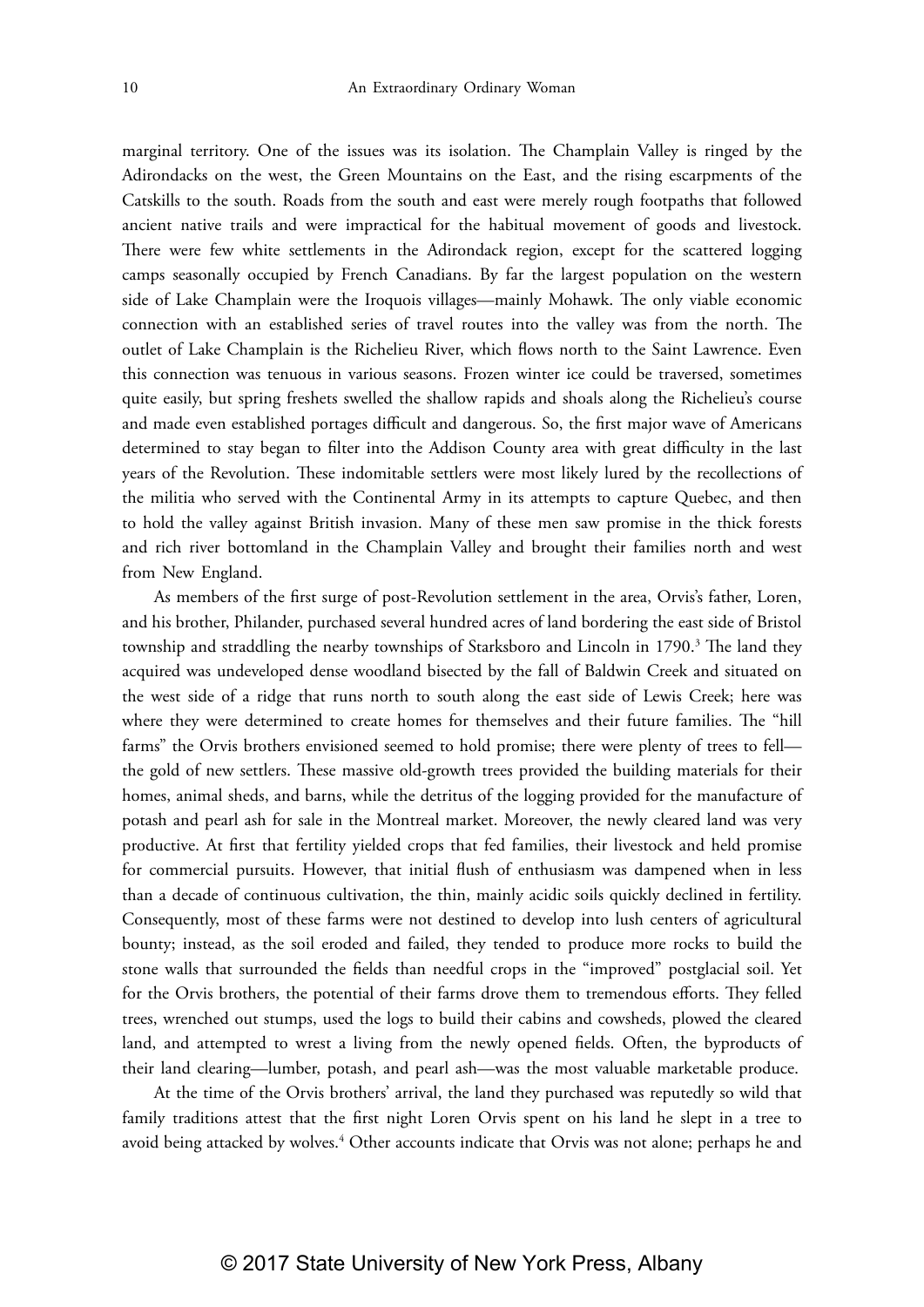Philander sheltered in the tree limbs together that first night. Whatever their initial experiences, the two men set about the work of creating their new home that first season. Once the first log house was completed and enough ground for a potential kitchen garden plot was cleared, Loren Orvis took the next step in establishing his independence: he married. Philander, five years Loren's junior, remained in his brother's household and worked alongside him for eight more years until 1799, when he also married and set up separate housekeeping arrangements.

The original land purchase of 1790 was eventually subdivided by 1798, perhaps in anticipation of Philander's independence, into two separate farms facing each other across Baldwin Creek. These homesteads became the core of a small settlement along what became known as the Quaker Road. Indeed, an early map of the area indicates that the Orvis farm was the first to be created in that area. Other families, the Delongs, Purringtons, Heddings, and Varneys, located along the new road over the next few years. Finally, in 1798, there were enough people living in the Lincoln township to call it a settlement and the first annual meeting was held in March of that year. By then, six families were officially listed as resident in the town with a total population of about fifty individuals. This was the kernel from which the Orvis family's new society would grow.

At this first annual town meeting in 1798, Loren Orvis's status as a "freeman" and local leader was established. He was elected selectman, lister, sealer of weights and measures, fence viewer, and tithingman. Clearly, he was now a town worthy. Yet, his multiple offices likely had more to do with the small settlement size than his actual status. There were few fences to view, only a handful of properties to value, and limited commercial activity to measure. So, the various municipal responsibilities did not hinder him as he continued to develop his farm and expanded the family fortunes. As for most early pioneers, the bounty of trees yielded important profits for the Orvis brothers. As they developed their homesteads, they also took advantage of the considerable timber resources and constructed a saw mill on the steep fall of Baldwin Creek. This new business venture gave them the ability to convert the ash, cedar, beech, maple, chestnut, and oak trees they harvested from their farms into lumber, timber beams, and shingles as well as barrel staves, furniture, and other household items to supply the new settlements of Lincoln, Starksboro, and Bristol.

Eventually Philander Orvis took the helm of the lumber business and Loren Orvis used his share of the profits to acquire more farmland, some better situated than his original holdings, and expanded his livestock holdings of cattle and kine, including the purchase of a team of oxen. The team allowed him to clear and plow more land and, as a consequence, reap greater benefit from his newly opened fields. In addition, he rented the oxen to neighbors. This surge of activity quickly expanded the farms, fields, and families who lived along Quaker Road and beyond.

In December of 1791, when Loren Orvis brought his new bride, Elizabeth Brooks, home to the rough hill farm, he hadn't traveled far to find her. Brooks was the daughter of another early proprietor, Samuel Brooks, who settled in nearby Bristol.<sup>5</sup> Together, the couple worked to build their family, improve their homestead and the outlying farmland, and create an established community. When Philander Orvis married in 1799, he chose Phebe Chase, a young Starksboro woman from another Quaker family settled in the neighborhood. By 1800, the Orvis clan was well established on farms that faced each other across Baldwin Creek.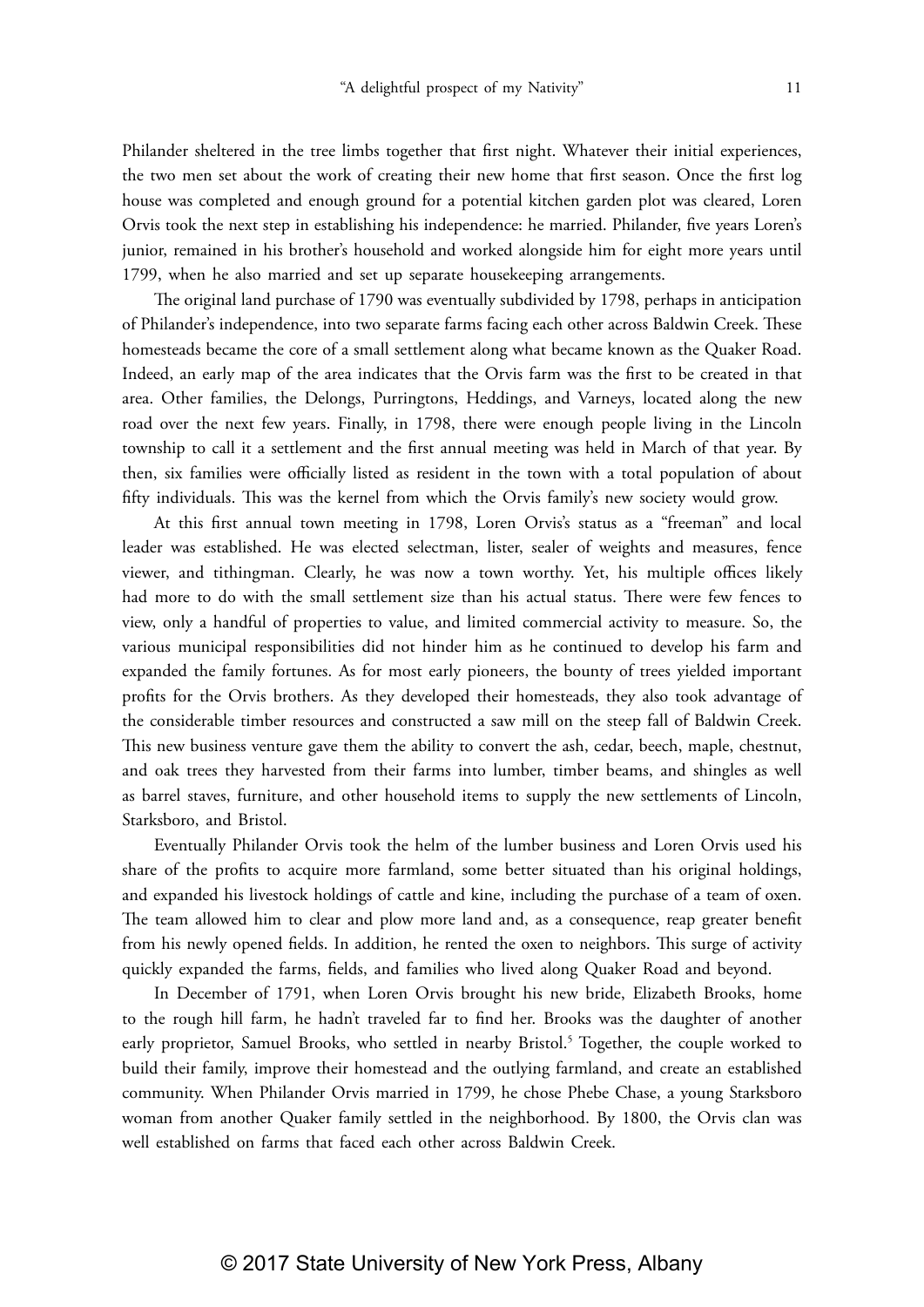Both couples proved fruitful. According to the federal census and town records, their combined households included nine children by early 1801.<sup>6</sup> As the ninth child born into the extended family, Phebe Orvis joined a rapidly expanding circle of kinfolk with marriage connections that tied them to the growing neighborhood along Quaker Road. These expanded connections also created important ties that linked the communities of Starksboro, Lincoln, and Bristol. There were also extended family relationships in the nearby settlements of Monkton, Vergennes, and Middlebury. At the same time that the attenuated network of Orvis family relationships helped to populate Addison County, the physical hallmarks of civilization had begun to transform its rough appearance. Roads, bridges, homesteads, schoolhouses, churches, and commercial ventures reshaped the landscape into the conventional, orderly setting Orvis came to cherish.

The expansion and development of her beloved "native place," romanticized by Phebe Orvis at nineteen, was so new it had not developed a true patina; in fact, it was still very much the New England frontier. Even Middlebury, by far the most cultured of the village centers in Orvis's estimation—and in the consciousness of its citizens—was barely settled, with most residents arriving in the previous two decades.7 Indeed, it is generally held that the decision of the Vermont Legislature to meet in Middlebury for their fall session in 1800 offered them an opportunity to "arrive." The impending legislative session sparked a vigorous effort on the part of Middlebury citizens to make their community worthy of being chosen for such an honor. Houses were painted, fences repaired, the official courthouse structure was finished, and the main thoroughfare graded. Pride of place, its role as a shire town, and a not-so-secret hope it might be the state capital, likely kept Middlebury's citizens vigilant about their care of the community's appearance. Consequently, the admiration that Orvis held for Middlebury as the epitome of order and beauty was somewhat misplaced.

Although not quite as cultured as Middlebury—they lacked the college and the female seminary—the villages of Bristol and Vergennes had also achieved veneers of respectability that Orvis esteemed. In reality, all of these communities were only a short generation more venerable than the Saint Lawrence County settlement that Orvis found so primitive. The paint applied to the rough boards over hewn logs was barely dry.<sup>8</sup>

In the opening pages of her journal, Orvis describes a well-traveled triangle of territory that encompassed the three main town centers of Bristol, Middlebury, and the new city of Vergennes. She visited friends and relatives widely and freely, attended regular worship at area Friends' meetings, borrowed books from the Sabbath School library, drove her Grandmother Brooks (referred to in her journal as "Grandma'am") all over that immediate area for regular shopping trips, and contracted outwork mainly in textiles for a number of merchants and neighbors. The northern quadrant of Addison County and southern edge of Chittenden County, including the townships of Hinesburg, Ferrisburgh, Monkton, New Haven, Bristol, and Middlebury, comprised the outward boundaries of her world. That is not to say she never traveled beyond them, but rather it was within these bounds that she most comfortably and easily moved, frequently alone or in the company of her friends. For her, these villages and their surrounding woodlots, fields, and farms became the standard she compared all others against, often unfavorably. It was also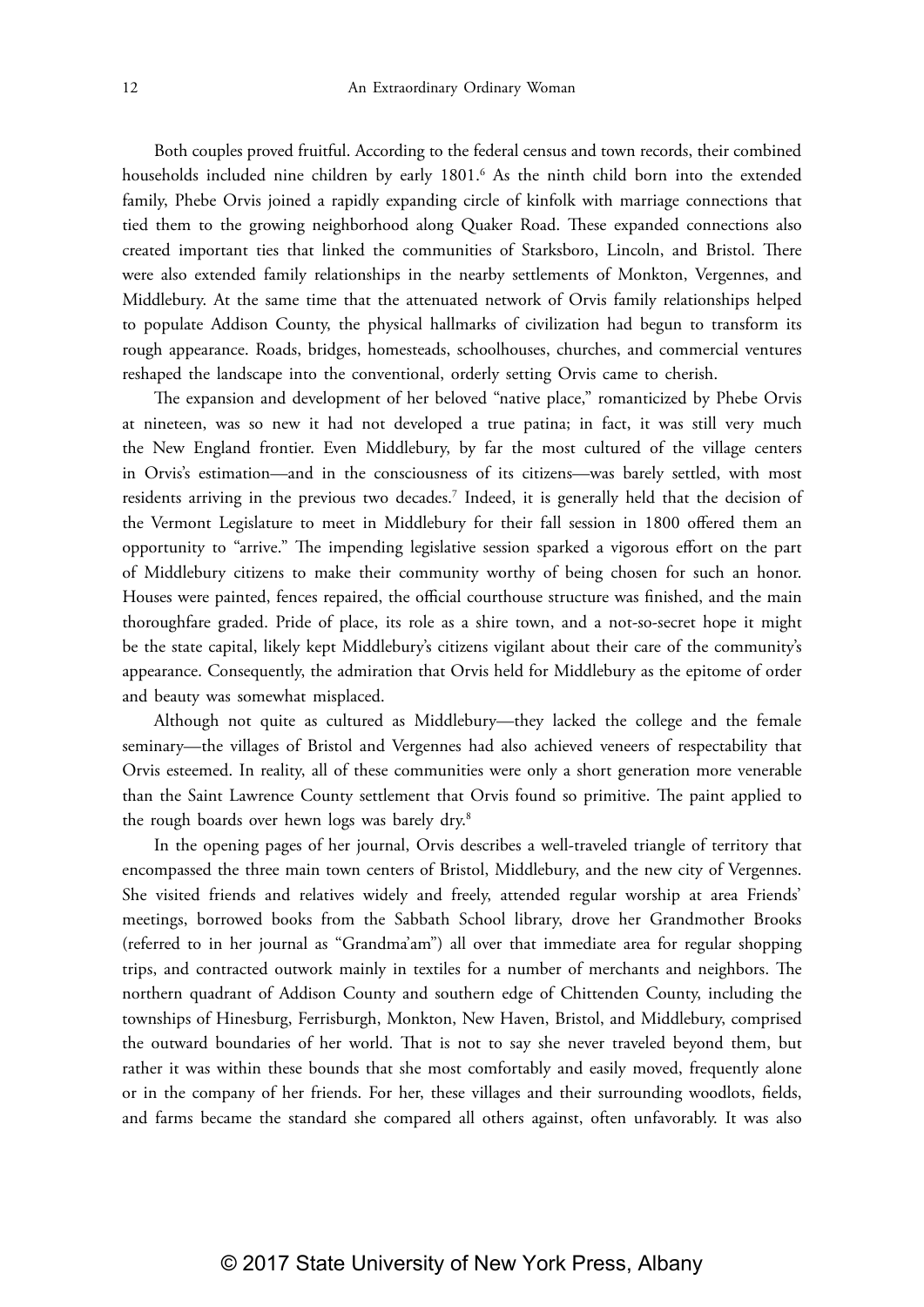the place she deeply mourned when Samuel Eastman took her to his farmstead in the crude wilderness of north central New York State.

Some of her disdain for the Saint Lawrence County region was the result of the circumstances of her birth and childhood. Although Orvis was born on the hill farm along Baldwin Creek, she did not grow up there. In early 1802, Orvis, a tiny infant, was transferred to her maternal grandparents' home when her mother suddenly died, likely from puerperal fever. The Brooks' home was located in the area of Bristol Township locally known as the "Flats." While her father and older siblings remained on the farm along Baldwin Creek, the child named for her Aunt Phebe Chase Orvis was folded into the life of her grandparents, Ruth Sawyer and Samuel Brooks. From that spring onward, the Brooks' Bristol Flats farm became the childhood place she most treasured. Too young to have memories of the Orvis homestead, she identified with the older, better established farm of her grandparents. When she traveled to her father's farm in September 1822, she wrote in her journal that this was when she met her uncle Philander's family, whom she had not "seen before."9 From her perspective, the Orvis homestead was a strange place populated by unfamiliar people; her return to her grandparents' place in Bristol at the end of this visit was a "return home." Her adoption by the Brooks couple brought her into a world that was better established, less frontier and more respectable. It also made them her guiding lights and the primary authorities in her life until she married.

So, Orvis's sense of the superiority of Bristol and its environs was related to her life in the Brooks household. Her grandfather Samuel Brooks was one of the original settlers of Bristol Township in the mid-1780s. A member of the group who purchased proprietor shares in what was originally called the Pocock Settlement, Brooks chose to settle on the level, fertile land west and south of Bristol village along the banks of the New Haven River. This area was likely open meadowland (or only lightly forested) at the time Brooks made his purchase, as it was in these same meadows that the Abenaki grew their maize, beans, and squash gardens. These alluvial soil deposits along the New Haven river were favorite settlement areas for the native Vermonters before successive seventeenth- and eighteenth-century wars and waves of disease brought by soldiers and settlers disrupted their lives.<sup>10</sup> According to Samuel Swift, who published an early history of Addison County, stone arrowheads, knives, and axes were ubiquitous in the area soils and farmers collected baskets of them in their fields after every plowing. In his *Early History of Bristol, Vermont*, antiquarian Harvey Munsill wrote, "In many places when the first settlement commenced in Bristol in 1786 there was to be found many places having the appearance of having been cleared and afterwards grown up and covered with a second growth of timber."11 Although the nineteenth-century histories of the area all claim that Native people were gone by the time that American colonists arrived, Abenaki families persisted. Indeed, Samuel Brooks's eldest son married an Abenaki woman named Betsey Rorapaugh.12 The Rorapaughs lived somewhere near the Brooks's place along the "Flats," contradicting the supposed native "absence" from the land.

Similar to the Orvis brothers' settlement on Baldwin Creek, the Brooks homestead was a raw frontier homestead in the 1780s. When Nathan Perkins, a young Connecticut missionary, visited the area in 1789, he was not impressed. Perkins later wrote that in his opinion, Vermont,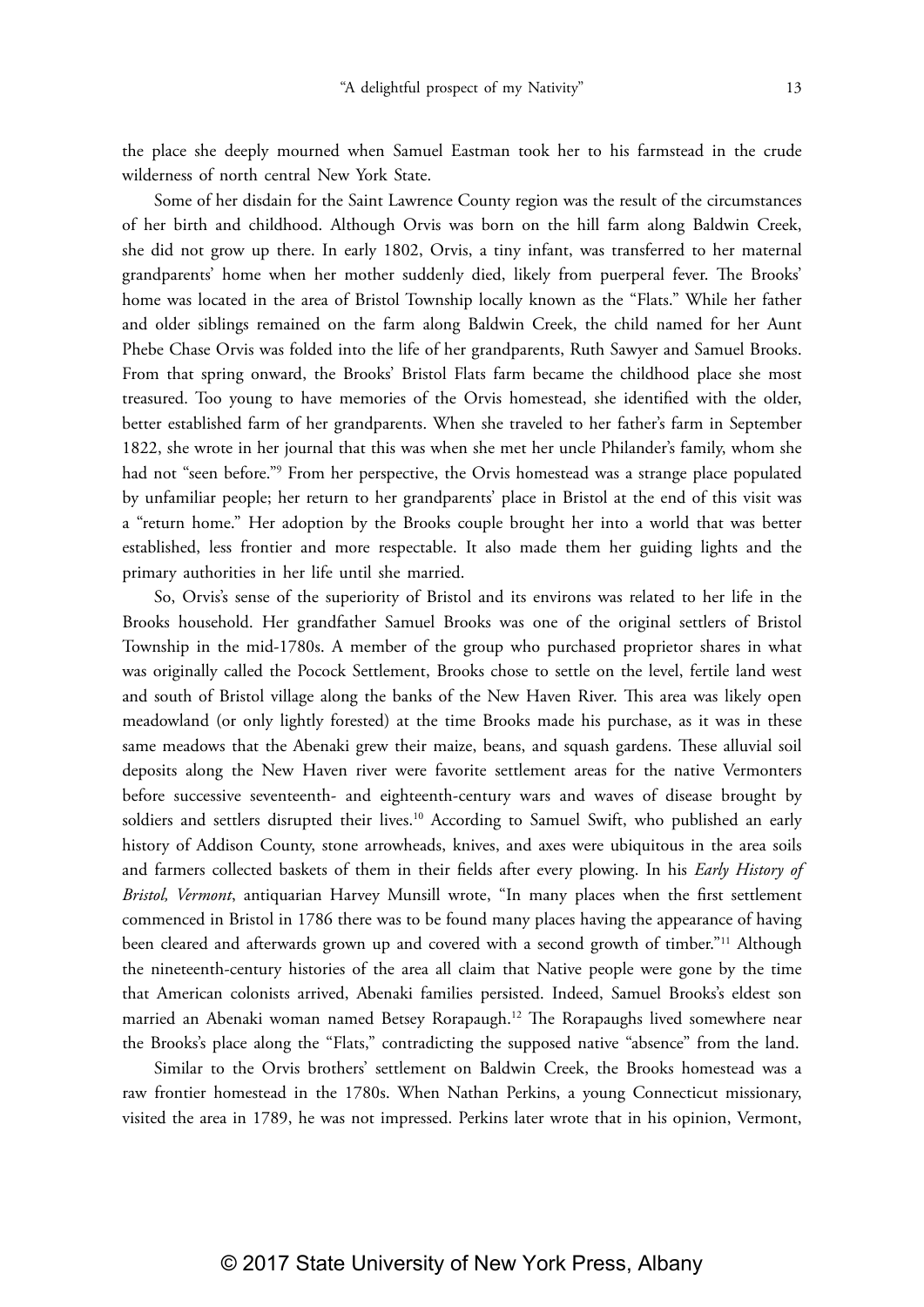in the vicinity of Monkton, Bristol, and New Haven towns, had "a bad appearance." In New Haven he slept in "an open log house, where it rained on me, in the night. . . ." He rode on to Monkton and Bristol where he found "mud belly deep to my horse" and people who "dressed coarse, & mean, & nasty, & ragged." As he made his way across the state, he "thought I should have perished; felt warm gratitude to heaven that my life was spared."<sup>13</sup>

Perkins was not far off the mark; the early community had rude cabins, bad roads, and was certainly unhealthy. In the first decades of settlement, smallpox, influenza, scarlet fever, typhus, and an unspecified illness locally referred to as "spotted fever" flashed through the town in succession. Smallpox made two documented visits in the period (both times imported from urban centers outside the state), first in 1798 and again in 1820. During the 1798 epidemic, the Brooks farm hosted the "pest house," which was constructed on a corner of the farm property. By this period, although smallpox was greatly feared, many attempted to immunize themselves by infecting themselves with the disease. In the case of the 1798 visitation, neighbors who wanted to be inoculated shared space with Cyprian Eastman, who had contracted the disease "in the natural way" and died from his illness.<sup>14</sup> The arrival of this dreaded disease prompted the community to quickly organize, ask for help from a Middlebury physician, and isolate those who were ill or exposed. The immediate response, isolation of the sick, and careful monitoring of people's movements in the town averted a major outbreak of the disease and limited the mortality connected to it. This successful outcome was in part due to the history of smallpox outbreaks in New England generally. Most towns had strict laws governing their citizens' behavior in the face of such a crisis. Now here in Vermont, the citizens of Bristol reacted in a time-honored, established method to contain the contagion and protect its citizens.

Other epidemic disease events were more deadly. In the first years of the nineteenth century there were epidemics of scarlet fever, measles, whooping cough, and influenza. As one antiquarian observed, "[these diseases] prove[d] to be very destructive of human life, especially among children."15 The regular wave of epidemics coupled with the seasonal illnesses that afflicted frontier settlements took a toll on the inhabitants, especially infants and the elderly, of northern Addison County and the Orvis/Brooks family.

Despite the unwholesome conditions of the early days, the growth and expansion of the early settler families as well as the arrival of new settlers over the next two decades created the more polished, mature community of Phebe Orvis's teenage years. It was an admittedly thin veneer of civilization; yet, the adjacent communities grew, expanded, and became more solidly established. Between 1790 and 1820, the population of Bristol township grew from 211 people to more than 1,200 families. In a little more than three decades, the community transcended its rough origins and assumed the civility of a seasoned, well-ordered, if modest, New England village.

Located on a plateau of land lying above the New Haven River and nestled against the foothills of the Green Mountains, Bristol village spread out in a grid pattern around four principle streets laid out in compass directions. According to the observations of travelers in the 1820s, Bristol had a respectable, even well-appointed, appearance. The center of the village contained a grass commons enclosed by a rail fence. The town common was surrounded by stone, brick, and frame buildings with commercial establishment sharing frontage with fine residential homes.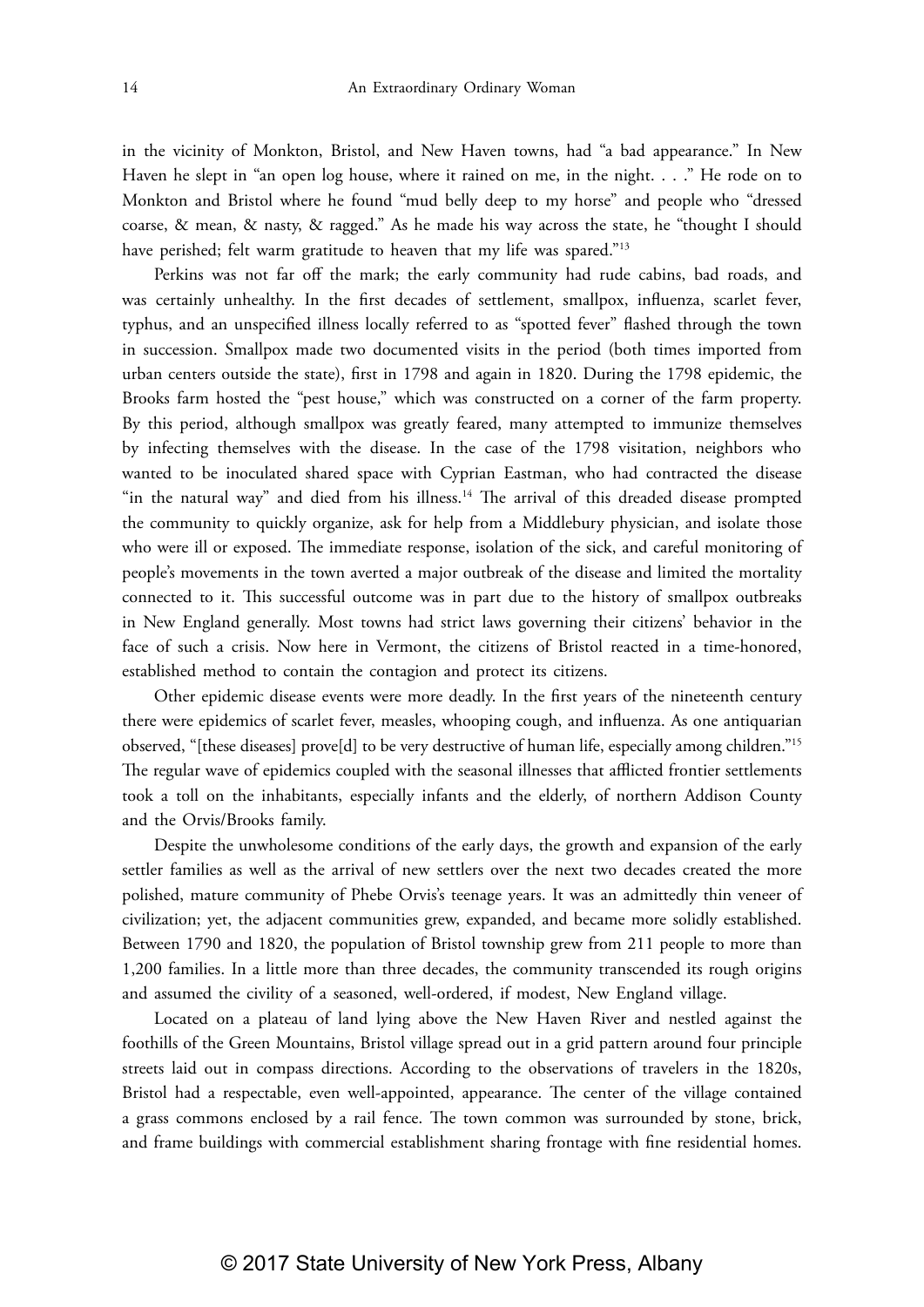By 1820, Bristol possessed a significant commercial manufacturing economy founded on lumber, potash, grain, wool, leather, and a small iron forge. Shoemakers, harness makers, coopers, cloth dressers, and shopkeepers of all kinds set up business in the expanding village.

When Orvis strolled along the common with her friends (Orra Copeland or Harriet Charter, for instance), she could shop in establishments such as the dry goods store owned by Sidney Dunton. There, a customer could purchase anything available in a moderately sized town along the New England coast.16 Orvis could take tea (and no doubt did) at Robert Hawley's public house known as the Bristol Hotel.<sup>17</sup> She could also purchase medicinal items at the drug store, as well as a pair of shoes from the local cobbler. Dry goods, machine-made fabrics or thread, and millinery supplies were also available. The produce of the Industrial Revolution was readily available in the shops and businesses of Bristol village.

As we have seen, Orvis's grandfather purchased land in the Bristol township and his principal farm—and the homestead—was conveniently located adjacent to the commercial center of the town. Perhaps more propitious, the Brooks's farm was situated on the principle road connecting Bristol and the expanding industrial center at New Haven Mills. This was also the route that linked Bristol with Middlebury. There, along one of the first improved roads in the county, the Brooks farm was an ideal location for both business and farming ventures, including the expansion into sheep husbandry that began to dominate Vermont farms by the 1820s.<sup>18</sup>

Aside from livestock, Brooks alternately engaged in raising various grain crops, including wheat and Indian corn, and vegetables, including potatoes. In addition to the farm produce, Brooks also sold lumber cut from his woodlot as well as manufactured potash for the Montreal market. His economic prosperity and social success is reflected in the deference accorded to him by fellow town citizens. Between 1786, when Bristol organized its municipal government, and his death in 1831, Brooks served as selectman, constable, fence viewer, road viewer, and various other political roles multiple times.19

Thus, Orvis's childhood home was not just a center of domestic production, but was also a place connected in significant ways to the economic, social, and political life of Bristol village and the surrounding communities of Middlebury, Vergennes, Monkton, New Haven, and New Haven Mills. This connectedness and the ambiance of social success probably helped to nurture Orvis's mental image of her Vermont home as cultured civilization personified.

Within the Brooks household, Orvis was clearly a cherished daughter. Though never indulged immoderately, she was certainly encouraged to pursue her own interests. As her journal demonstrates, she did constant and important work to sustain the household and, as her grandmother aged, probably took on a great many of the domestic demands. While she also shared these duties with her uncle John Brook's wife, Lovina, it is clear she remained essential to the labors of the household. When she proposed to relocate to her cousin Benjamin Clapp's home in Monkton to spin wool, her grandmother forbid this plan.20 It is unlikely that her grandmother's objection was over the suitability of such a plan; many young women moved in and out of neighbor's homes to do this kind of labor. Indeed this was a well-established process of sharing important female skills that harks back to seventeenth century and the coastal settlements of New England.<sup>21</sup> Therefore, it seems reasonable to assume that Orvis's labor was too important to lose; she contributed a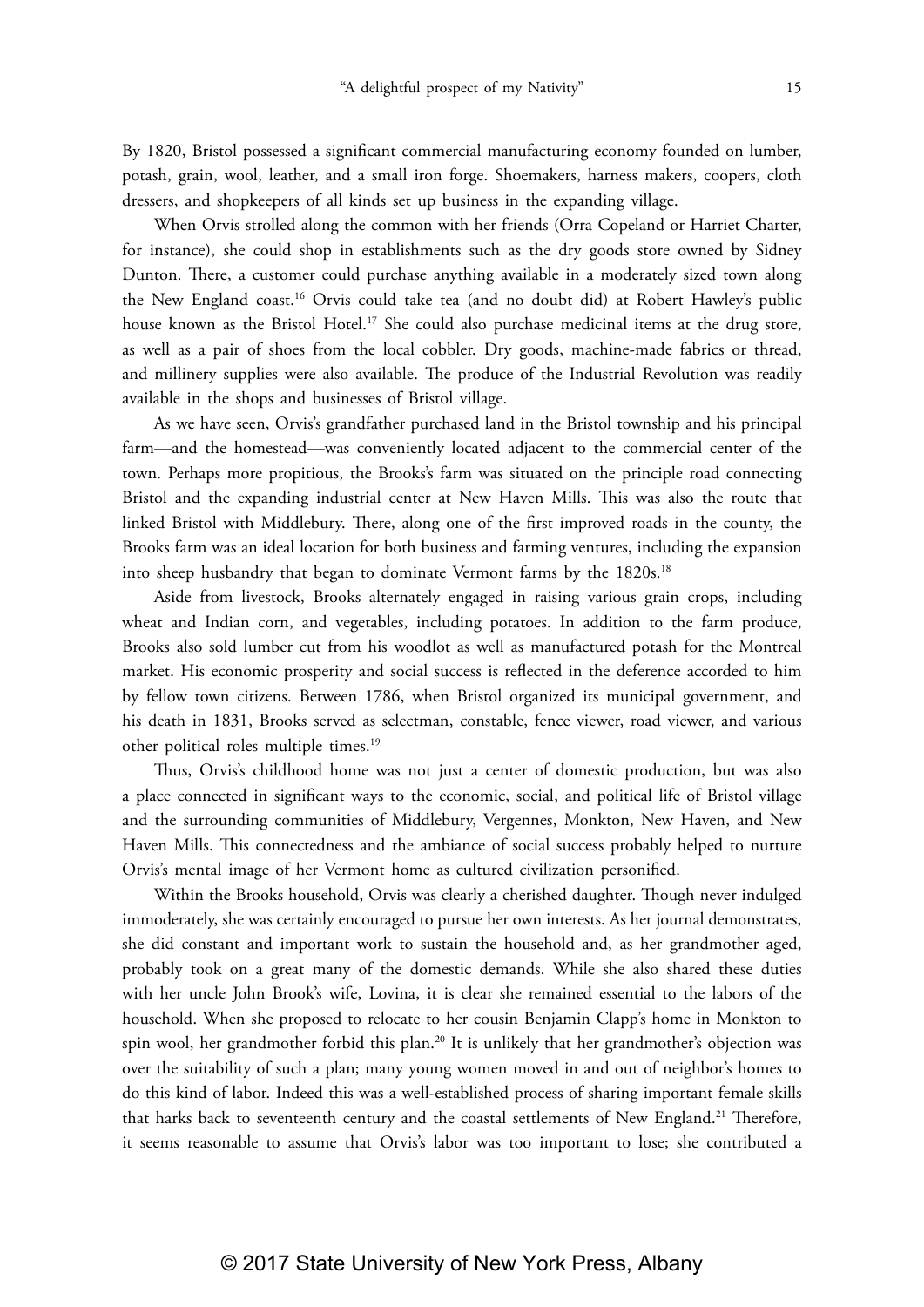significant part of the housework necessary to the comfort and operation of her grandmother's household. Yet, despite the demands on her time for various tasks, Orvis also found time to read, and kept up a wide ranging correspondence with family and friends away from Bristol. Moreover, she found time to perform paid textile work—sewing, spinning or weaving—for neighbors and local merchants.<sup>22</sup> All this outwork eventually made it possible for Orvis to attend Willard's female seminary in Middlebury in the fall of 1820.<sup>23</sup>

This freedom of movement seems to have been accepted behavior for adolescents such as Orvis; in many ways, her life was surprisingly mobile, almost modern in its fluidity. Rather than being tied to the "door yard" of the Brooks farm, she traveled widely in the immediate area. Often, Orvis hitched up the horse and wagon and went off to nearby communities for work, visiting, and parties. For instance, in August 1820, she recounted such a day:

*I took horse and wagon in company with Miss Copeland. Drove to the Borough in Middlebury. called at Mrs. Gowdy's shop. Mr. Stewarts Store, Mr. McDonald, Mr. Hough Mr. Hegers, Mr. Woods, Mr. Gison, Mr. Hooker and Brewsters, bought a thimble. Mr. McDonough purchased a comb and Lemay. Mrs. Kilburns Shop, Orra bought a bonnet. had to wait for it to be trimmed. Went to Mr. S. bought white crape made it for ruff. had two crimped. Saw a gentleman from Georgia. called at Miss Olmstead saw Mr. Calvin Cook. called at Mr. Tars to see Miss Alpha and Almeda Olmstead. Drove through the river and spent the afternoon at Mr. Nashes saw Mr and Mrs Munsill. invited to visit them, hard shower, called at the carding machine. came home heard we had fourteen visitors . . .*<sup>24</sup>

As a young woman from a respected household, Orvis easily navigated the landscape of her community in social, economic, and geographical terms.

Another of the revealing aspects of her journal is the frequency and duration of the social activities held by and for Orvis and her unmarried friends, male and female. The young people of Bristol enjoyed a lively social life that included group parties and individual courting, both experimental and permanent, a host of weddings, and a surprising freedom to associate away from the scrutiny of adults. On the surface, it would seem that the rhetoric of the Revolutionary generation had permeated their approach to and philosophy of child rearing. This more liberal attitude explains the wide-ranging, even freewheeling, travels around the neighboring towns for shopping or social events.

One of Orvis's frequent destinations was the nearby city of Vergennes. If Bristol was the ideal New England village center, Vergennes was an exciting new incarnation of the commercial capitalism evident in the New Republic.25 Located on the lower falls of Otter Creek, the mechanical water power potential of the falls attracted entrepreneurs who harnessed it for a variety of lumber, sash, textile, and other types of commercial manufactures. The falls also marked the farthest extent to which the Otter Creek could be navigated by larger lake vessels. Indeed, it was at the Vergennes fall-line of Otter Creek that Thomas Macdonough built the American fleet destined to trounce the British in Plattsburgh Bay in 1814. The height of the falls and the breadth of Otter Creek inspired many to take advantage of the site and numerous entrepreneurs vied for space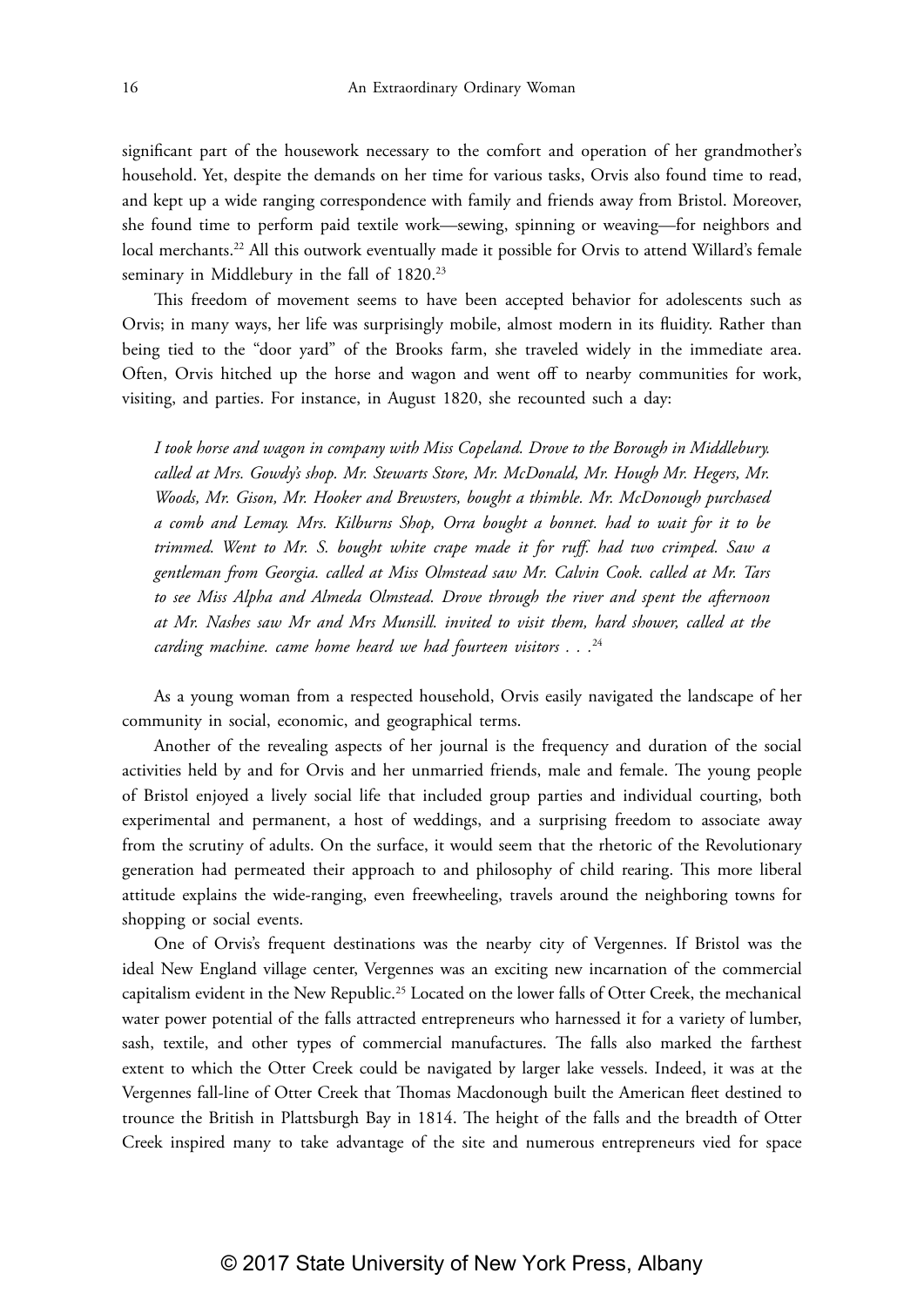along the banks and especially at the falls. As the commercial center began to expand outward, the mercantile interests at the falls became concerned that their general well-being may not harmonize with those of the farmers in the broader townships of Ferrisburgh and New Haven. The merchants, entrepreneurs, and mechanics of the "Falls" commercial district became convinced that the demands of the majority of the townspeople, mainly farmers, might overshadow their needs; this prompted business leaders to petition for a city charter in 1788. When the legislature granted their request, Vergennes became the first city in the state to be created by charter and only the third in New England.<sup>26</sup>

Vergennes quickly developed into an early nineteenth-century manufacturing powerhouse fueled by Otter Creek. Along the river frontages, a densely packed assemblage of mills ground grains, tanned leather, cut lumber, fulled cloth, as well as a host of other water-powered manufactories developed. As we have seen, the city also became a center of shipbuilding for eastern Lake Champlain. Along with warships built for the American Navy during the War of 1812, shipwrights also manufactured ferries, lake schooners, steam-powered vessels, and, eventually, specialized craft designed for the transport of goods and people on the Champlain Canal.<sup>27</sup>

Economic success in the era of the Republic made Vergennes a patriotic city and the city often hosted Fourth of July parades and celebrations. It was also the hub where the region's militia engaged in training exercises. In the first years recorded in the journal, Orvis visited Vergennes frequently to take part in the festivities, admire the uniformed officers, and patronize the shops. Indeed, as an important lake port and trans-shipping point, Vergennes served the entire Brooks/ Orvis family. Her uncle John Brooks, her father, and her grandfather regularly brought produce, lumber, and other goods to be shipped to markets around the lake or more often into Canada via the Richelieu River. When the Champlain Canal opened in 1832, they also shipped produce down the Hudson River into New York.

Vergennes was not the only industrial center close to the Brooks's farm. New Haven Mills was only a short walk to the south. The "Mills," as it was locally known in Orvis's day, provided her access to the newest of factory-made products of her time: machine-spun cotton warps for her loom. She also took advantage of the carding mill to prepare her wool for spinning at home, the fulling mill to "finish" her woven cloth, and purchased factory-woven cloth. New Haven Mills was also the home of Noble and Ira Stewart's general store. There, Orvis could choose from local manufactures, imported goods from the larger New England towns, as well as internationally imported wares, such as China silk, French brandy, or Indian cotton.<sup>28</sup>

Farther south and west of New Haven Mills, was the village center of Middlebury. This was the cultural and intellectual heart of Orvis's world. The home of Middlebury College, a school for young men established in 1800, it became a center of liberal education in the early nineteenth century. Indeed, Middlebury prided itself as a progressive community invested in its self-image as a seat of learning. The College not only trained young men, it also provided teachers and tutors to common schools and grammar institutes for girls and boys throughout the region. The educational aspirations of Middlebury businessmen also extended to their daughters; it was this first girls' school that brought Emma Hart Willard to Middlebury as a young teacher in 1807, and later inspired her to establish her own version of female higher education in the Middlebury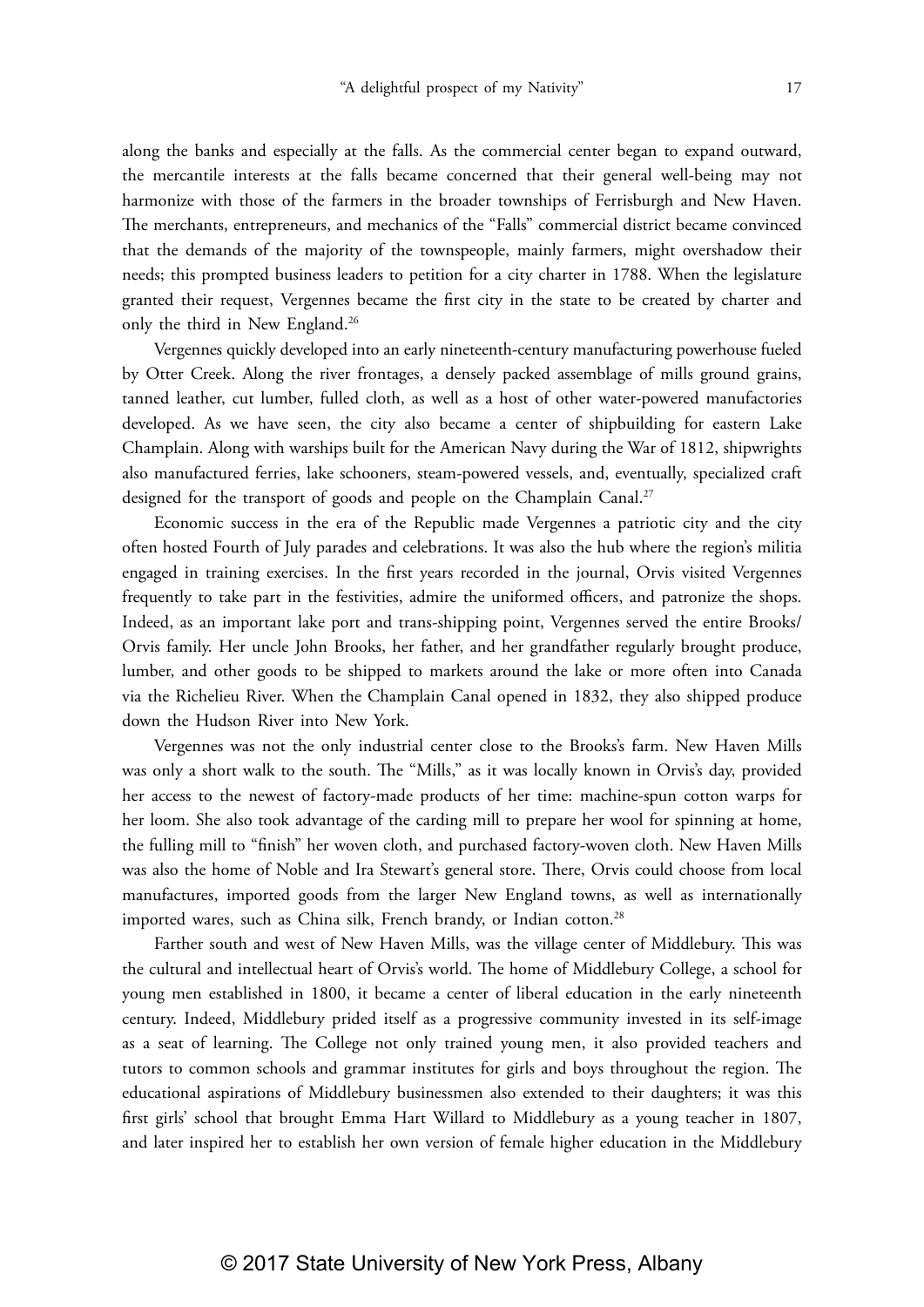Female Seminary. Consequently, Middlebury was the place where Orvis was able to embark on a more fully realized intellectual life.

Similar to Vergennes and Bristol, Middlebury was an important commercial center, especially in the antebellum period. The Page cotton mill, as well as a number of other commercial mills and businesses took advantage of the upper falls of the Otter Creek. Just as in Vergennes, the town center developed around this natural source of economic power. The rapid growth of Middlebury in the first decades of its settlement was measured by the number of constructed buildings by a local resident, Jabez Rogers. He observed that in 1793 the settlement contained a total of sixty-two buildings "of all kinds." By 1813, the inhabitants of Middlebury had expanded that number to more than three hundred, many of which were commercial. As one town historian observed, "the period from 1810 to 1820 was one of particularly rapid growth in the village in all its material interests, while at the same time farmers of the town were transforming their homes [and fields]."29 It was this confluence of rapidly paced expansion and economic prosperity in Middlebury that informed Orvis's estimation of the village and its environs' gentility. Eventually, Middlebury was bypassed by the heavier industrial development of the latter half of the nineteenth century since it lacked good transportation and did not have a navigable connection to Lake Champlain, but in Orvis's time the village was a vital economic, political, and social center.<sup>30</sup>

While many settlers were drawn to make their permanent homes in the Champlain Valley region of central Vermont, some paused only briefly before they moved on. Of these peripatetic families, a number were drawn farther west into the territory of northern New York. Many of these families relocated as a result of their menfolks'military service on the Niagara frontier during the Revolution and later in War of 1812. Vermonters who served in the New England militias saw action between 1812 and 1815 in the Saint Lawrence Valley under the leadership of Alexander Macomb. Under the immediate command of General Ezekiel Dunton, Addison County militiamen, many of whom were recently settled in the county, fought at the Battle of Plattsburgh with Macomb and his regular army forces.

As Bristol militia recruits, the Eastman and Durfey menfolk were among those who served in actions taking them into what would become Franklin and Saint Lawrence Counties in New York State. For those men who struggled to make productive farms on the stony, thin soil of the Vermont hill towns, the wide, level, and fertile plain of the Saint Lawrence River Valley proved to be a revelation. At the end of the war, many of these former soldiers helped to found new towns on the New York frontier, including Parishville and Hopkinton.<sup>31</sup> Among others, Samuel Eastman Sr. and his sons joined the rush to take up the newly opened western lands; indeed, Eastman drew on his militia contacts, including General Alexander Macomb, the son of one of the original land patentees in that region, $32$  to make their claims to the new frontier. $33$  Of particular importance to the Orvis saga, Samuel Eastman Sr. purchased a large tract that he eventually divided between his six sons (Samuel Jr., Stephen, Lee, Roswell, David, and William), giving the three eldest each a one hundred acre farm and dividing other lands as the three youngest came of age. Together, the family worked to build cabins as well as to clear and improve their land. Just as in the first days of Vermont settlement, the combination of land clearing, potash manufacturing, and general purpose farming occupied the first generation of farmers in the region. Economic